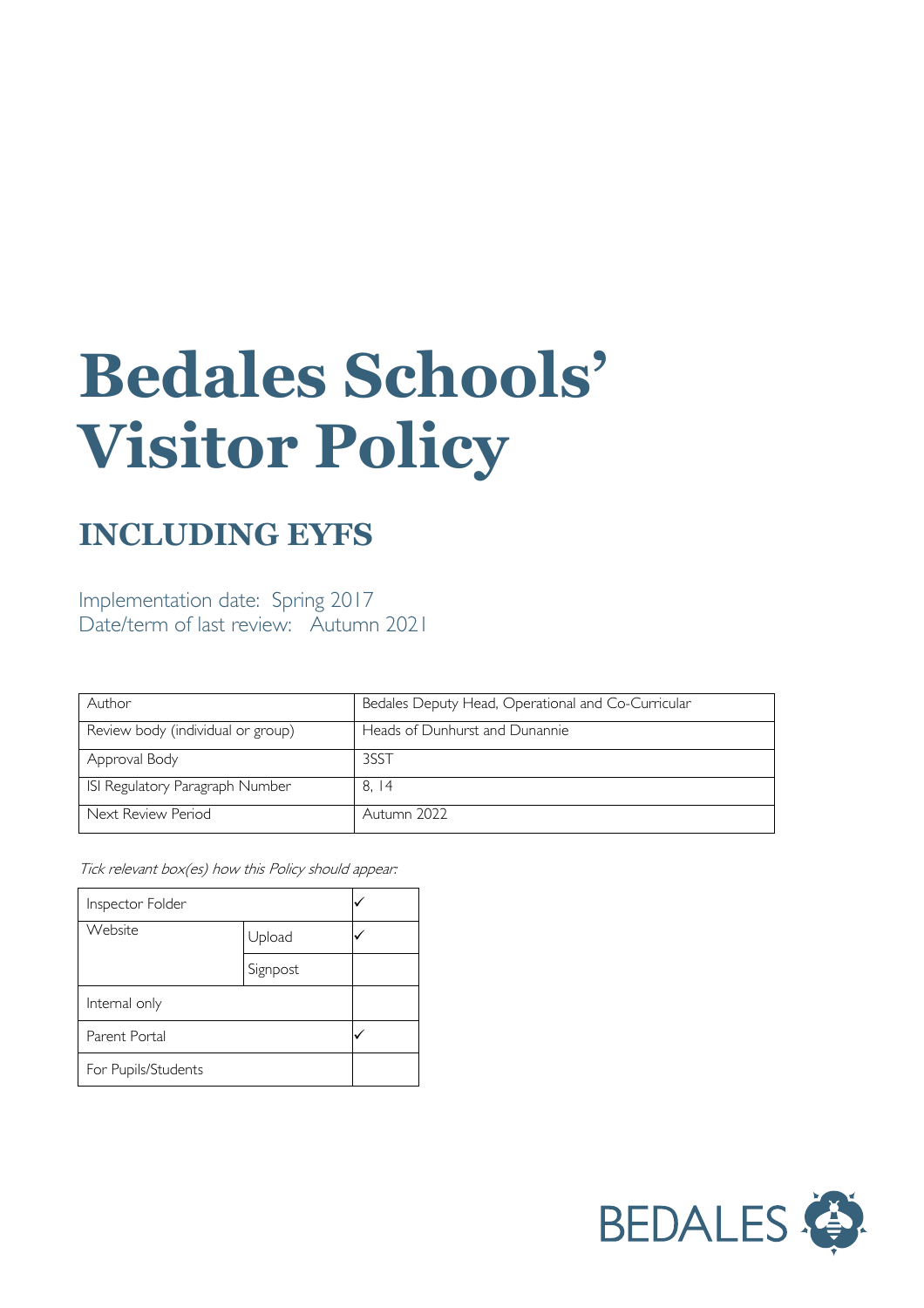# **Bedales Schools' Visitor Policy**

# COVID-19 Note

During the period of additional, necessary Covid-19 precautions, visitors must take note of the coronavirus guidance to keep the community safe. This is a fundamental part of our visitor expectations and is subject to regular change, based on government information. This guidance is available to view on the School website at the following link:

<https://www.bedales.org.uk/policies/visitors-during-covid-addendum>

# Introduction

Bedales Schools operate within a rural location, which has its own inherent security implications. Although it is neither necessary nor desirable to place overly tight restrictions on visitors' movements, the School recognises that it has a legal and moral duty to ensure the safety and welfare of its pupils; this is reflected in the School's Safeguarding and Child Protection Policy which is available separately on the School website and intranet.

A visitor is defined as any person (over the age of 16) seeking to enter the School premises who is not a pupil, employee of the School or a family member registered as living in the household of staff in accommodation attached to Boarding Houses.

Visitors will normally fall in to one of the following categories:

- Parents/carers of pupils in School and those interested in pupil enrolment
- Adults seeking employment at Bedales Schools
- Teachers, students, parents from other educational establishments on experience visits or attending sporting fixtures
- Student teachers on placement
- Contractors or professional agencies
- Lets, using designated spaces or facilities
- Family and friends of residential staff members
- Former staff and pupils
- Service providers e.g. postperson, waste collector etc.

Whenever possible, visitors should obtain authorisation from a member of School staff in advance, as visits may not be possible at certain times e.g. when important examinations or other assessments are being conducted.

All Bedales Schools' visitors must comply at all times with Bedales' policies, administrative rules and regulations, a brief summary of which will be given to all visitors to read when registering at the relevant Reception area or welcoming point at each school. Where the welcoming point is not a Reception area (for example Boarding Houses, residential accommodation attached to Boarding Houses or the Theatre), staff should ensure that safeguarding and health and safety procedures are adhered to – in particular that

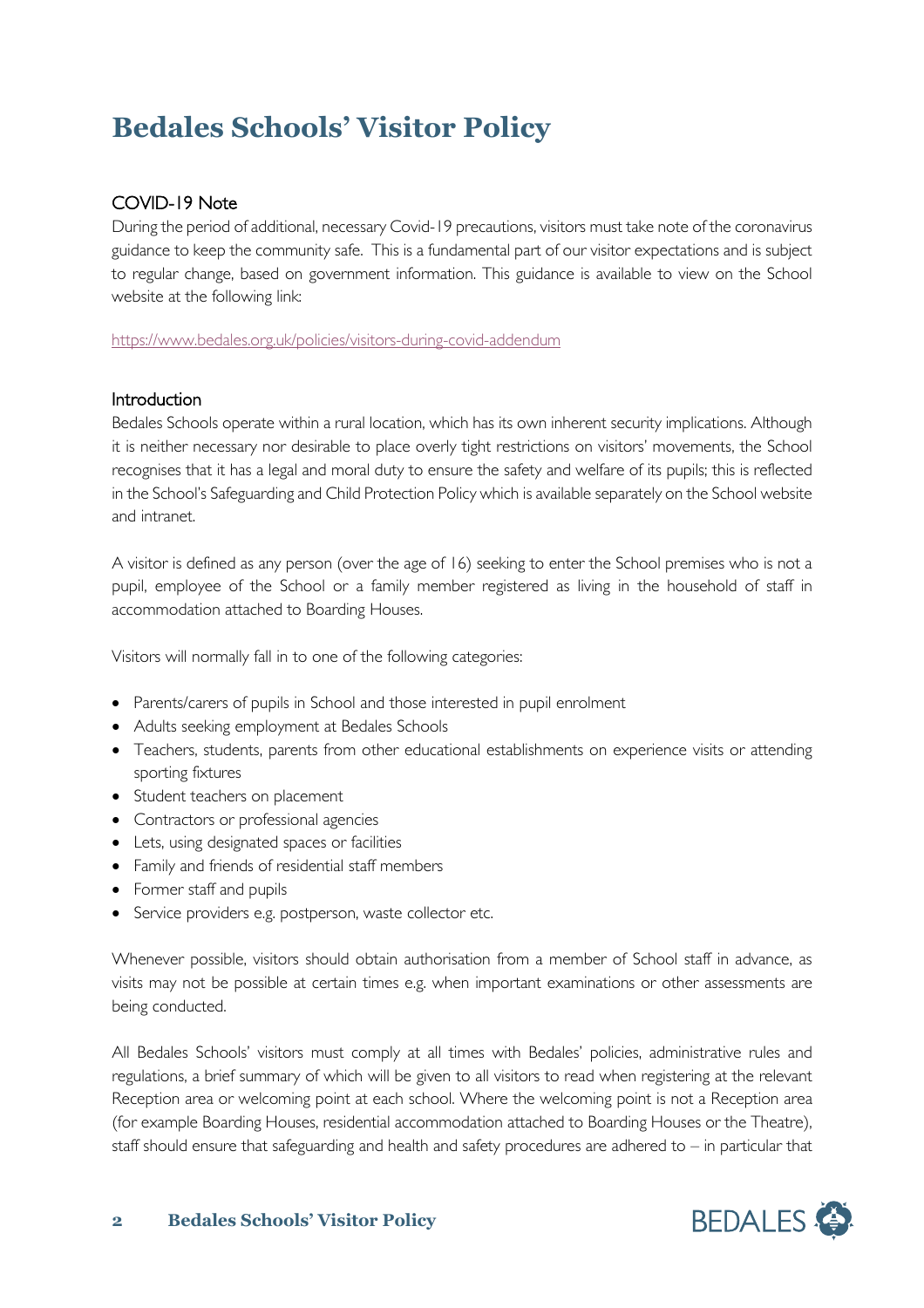visitors are not to be unaccompanied with pupils unless part of an organised activity, such as a tour, and should evacuate a building in the event of a fire alarm.

Deliveries should be made directly to the designated drop off points and behaviour or conduct that is inconsistent with our safeguarding and health and safety policies should be challenged. This Policy does not apply to full or part-time employees of Bedales Schools, volunteer workers or individuals on work experience, including student and supply teachers, who will have completed the necessary safeguarding checks prior to their appointments.

#### Access

Access to Bedales Schools cannot be prevented entirely, as parts of the campus include public footpaths and access and the perimeter is bounded by unfenced areas. The policy for limiting access therefore relies on channelling visitors towards the main Reception areas at each school using appropriate directional signage.

# Visitor arrival

Apart from matches and publicised events in the Theatre and other performance spaces (and those companies preparing for those performances, who will liaise with the School contact managing that performance and abide by the rules of this document) all visitors to Bedales Schools should immediately report to the relevant main School Reception or the Facilities Reception. Parents of current Boarders at the senior school may go directly to the Boarding House at normal pick-up and drop-off times or if they have made a prior appointment with Houseparents. Visitors for matches and events should go only to and from the specific venue in question.

In the interest of security and safeguarding, all visitors and contractors are politely requested to strictly abide by Bedales' signing in and out procedure.

At all times at Bedales and during Reception open hours at Dunannie (7.45am to 4.00pm) and Dunhurst (8.00am to 7.00pm) all visitors are required to read the relevant guidance relating to health and safety, safeguarding and emergency procedures, plus first aid, parking, entry to classrooms and use of cameras at Dunannie. Visitors must wear a visitor identification badge which must be visibly worn at all times. Staff inviting visitors or contractors to any of the schools must inform them of the signing-in procedure and give directions to the relevant welcoming point. Staff are also expected to inform Reception staff of any arrival. Visitors should return their badge at the end of their visit. Most visitors must be escorted by the person whom they are visiting, or another member of staff, at all times during their visit. The exceptions to this are: contractors with appropriate safeguarding checks who work at agreed places and times and visitors on student tours, which must be organised via the Registrar or Head.

# Visitors who should wear badges

- Prospective parents (apart from those visiting Dunannie who are accompanied by staff at all times)
- Adults attending an employment interview
- Teachers/students from other educational establishments other than those here for a sports fixture or such events where all members of the party are escorted at all times
- Tutors of students on placement or work experience
- Contractors working on site
- Professional agencies

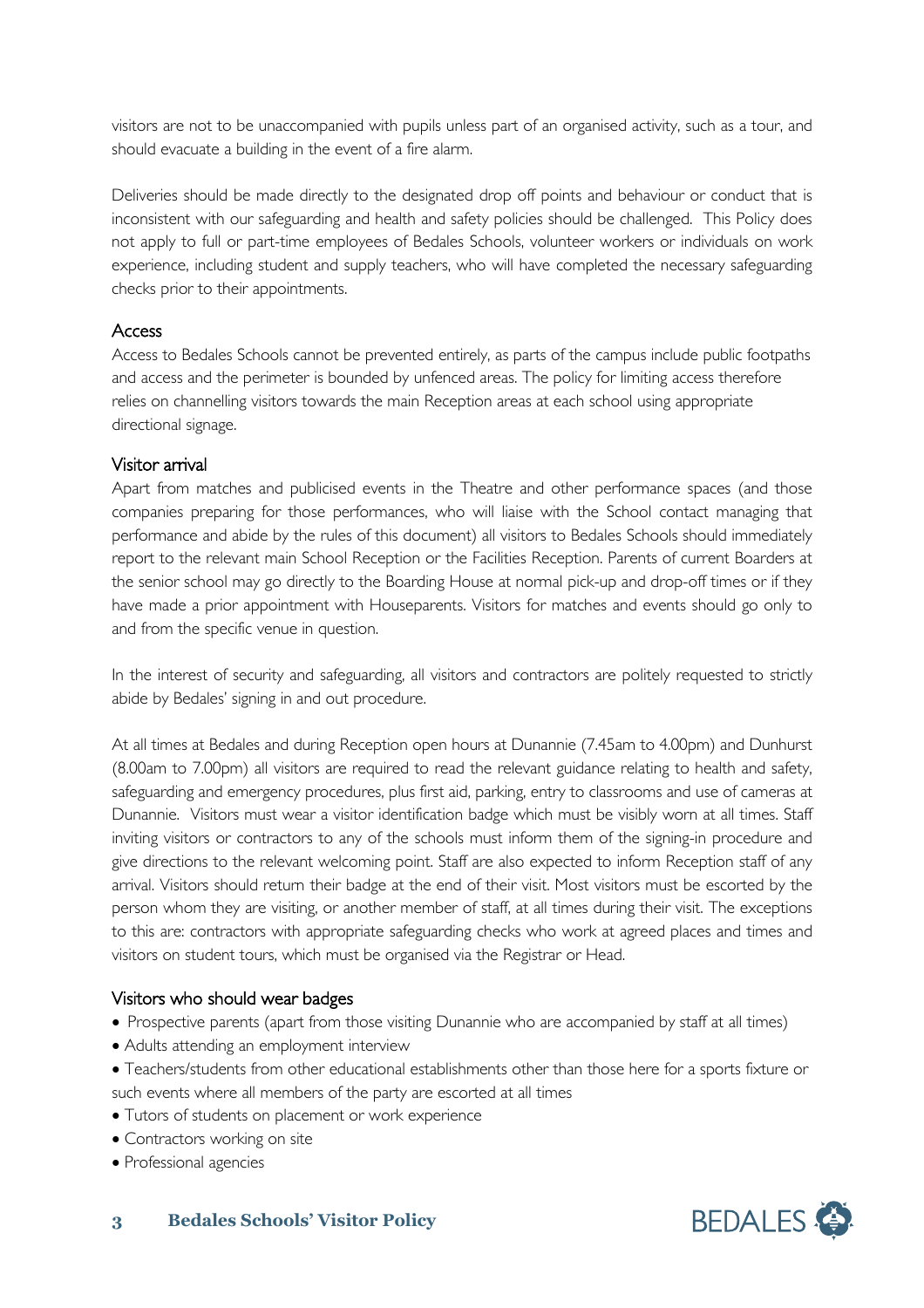- Former pupils
- Governors and Trustees
- Guest/Visiting Speakers
- Guest students visiting current pupils e.g. exchange partners
- Students on work experience at the School

# Exceptions to Visitor Requirements

- Employees of the School
- Pupils enrolled at the School
- Registered School volunteers
- PGCE students on placement at the School
- Suppliers/contractors making deliveries or collections, provided they are not anywhere other than the delivery point
- Residing families of School employees visiting common use areas of the School or using facilities open to them such as the swimming pool
- Family and friends of residential staff members (this is covered in the policy relating to staff living in residential accommodation)
- Parents/guardians dropping off or collecting pupils
- Parents, Visitors, Governors or Trustees who have been invited to visit the School as part of a scheduled open day, special event, calendared event or scheduled performance including sporting fixtures
- Other adult participants in organised and School-approved activities during out of School hours

Suspicious behaviour, with or without a visitor badge, is a source of concern that should also be addressed by staff and reported to the Designated Safeguarding Lead or Deputy Designated Safeguarding Leads immediately.

# Visitor access

Within the site, access to individual buildings such as Boarding Houses is controlled. Access to other areas is dependent upon constant vigilance by staff and pupils.

Security access within Bedales Schools is managed at four levels:

- Boarding Houses There must be no unrestricted public access when pupils are present. Work in an occupied Boarding House will only take place with a Houseparent or House Assistant present, unless otherwise authorised by the Head of Estates and Facilities or Registrar.
- Academic areas such as classrooms or the library, where visitors may be present only when accompanied by a member of staff or designated person (e.g. student tour guide).
- Public events hosted in areas such as the Theatre, sports fields, SLT, Quad etc. where visitors may be present when invited and members of staff are in attendance. These events may include Parents' Evenings, performances (and the preparation for those performances) or sporting events.
- Public footpaths unrestricted access to the single public footpath that traverses one part of the Campus.

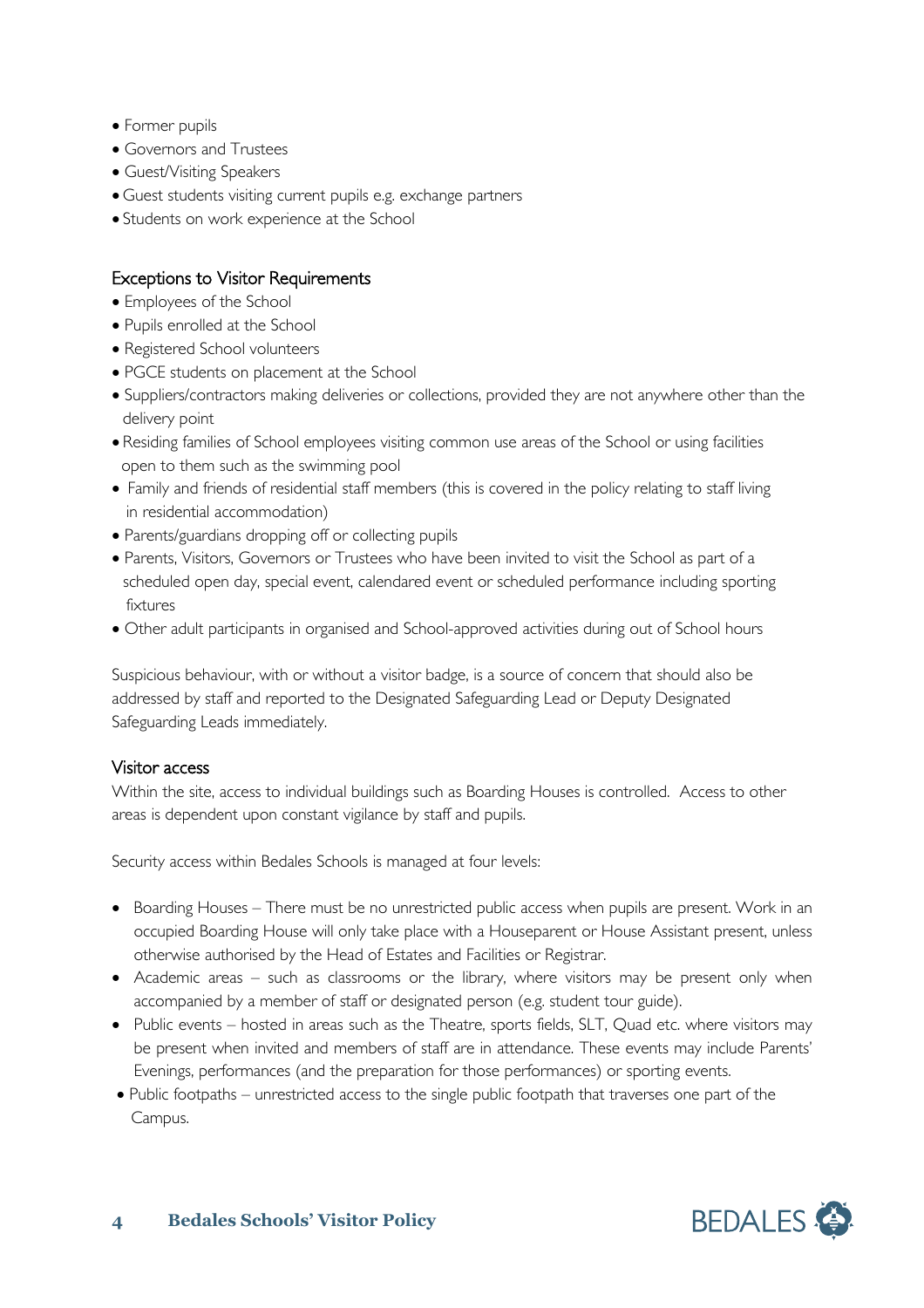Sand quarry – this area is out of bounds to pupils unless they are supervised by staff. Members of the local community may use the area for walking.

The School Caretaker and staff with security responsibilities ensure that buildings are secured at night.

# Unknown/uninvited visitor

Any visitor to Bedales Schools who is not clearly wearing an appropriate identity badge should be politely challenged to enquire who they are and their business on the School site.

For example "Can I help you?" "Can I direct you to the main Reception or Facilities Reception?" "Who are you here to visit?"

If an unknown/uninvited visitor becomes abusive or aggressive, they should be politely asked to leave the site immediately. If they fail to follow the instructions they should be warned that if they fail to leave the School grounds, police assistance will be called for. It is the responsibility of ALL employees to verbally and respectfully challenge any individual on the School campus who is not wearing a visitors' I.D. badge. Older pupils should also challenge individuals if they feel confident to do so but should not attempt to engage in an aggressive exchange. Any instances of this nature should be reported immediately to the Designated Safeguarding Lead or Deputy Designated Safeguarding Leads.

# Visitors to Boarding Houses

Access to Boarding Houses must be strictly controlled as this is not only the pupils' home but there are also areas where pupils may be changing or sleeping. Collecting and returning pupils on to Flat/Wing at normal times is permitted without signing in. However, Boarding Houses at the senior school do have a Visitors' Book for signing in and out outside of normal access times.

At the senior school outside of normal access hours (and organised events in the House), parents should sign the book on arrival and departure. Parents should not enter sleeping areas except to deliver or collect luggage at the start and end of terms and should wait in the welcome area unless accompanied. At all other times entry to houses will only be permitted by prior appointment agreed by the Houseparent or House Assistant on duty.

All other visitors who are not current members of the School (including OBs) must always make a prior arrangement to visit and should be met in the School Reception. All such visitors must remain in the Boarding House welcome area.

Visitors and guests of staff members who reside in properties linked to or attached to Boarding Houses must adhere to the Adults Staying in Accommodation Linked to Boarding Houses Policy. Staff members have a duty to ensure that their visitors comply with this Policy.

# Access to Boarding Houses by Facilities

Facilities should contact a House Assistant on the Boarding House in order to arrange the times of their work on Flat. This will enable Houseparents to advise pupils and make any necessary arrangements to ensure their privacy, including signage to advise pupils of location of work where appropriate. It will also maximise opportunities for work to be carried out. All staff at Bedales are subject to safeguarding checks in accordance with our Safeguarding and Child Protection Policy which means they are permitted to work with children. Particular care should, however, be taken with regards to practices in

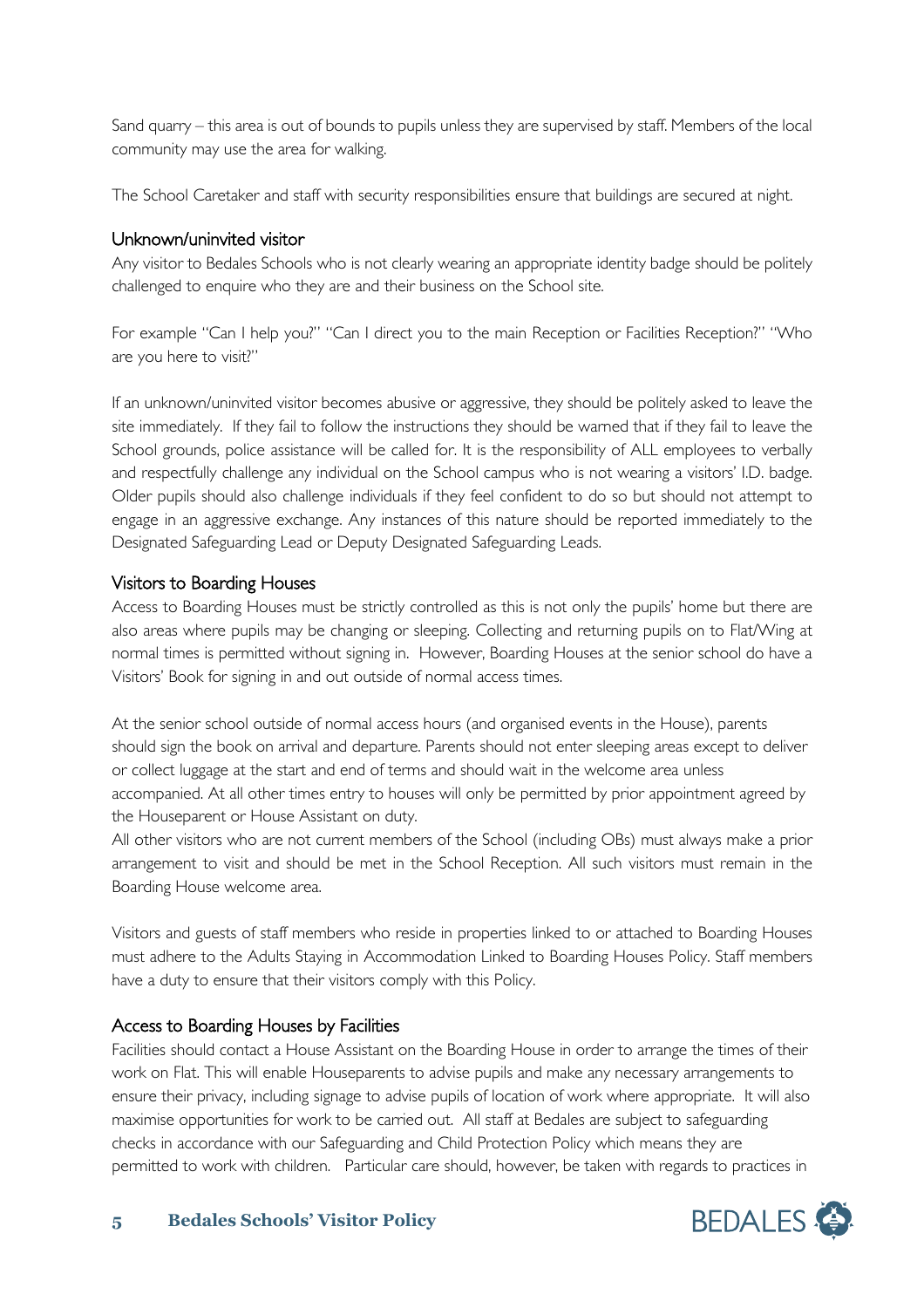Boarding Houses; bedrooms and bathrooms should not be accessed if pupils are in them. Contractors should not be unaccompanied if there are pupils on Flat.

# Access to Boarding Houses by Admissions

Admissions should notify a House Assistant on the Boarding House if a prospective parent or family would like to view it. Ideally, this will be at least a day before any visit. A request to view a Boarding House on the same day will normally be accommodated but it may not be possible to view a dorm. All visitors (i.e. those not employed by the School) on Flat must be accompanied by a member of staff at all times, if pupils are present.

It may be preferable for a member of the House team to show someone round as they know and work on Flat. Admissions staff may accompany visitors if there are no pupils present and with prior permission from Houseparents or a House Assistant.

# Parents of current pupils

Parents of current pupils may participate in ticketed School events without badges and they may visit their son/daughter's Boarding House but should contact the Houseparents in advance if the visit is outside of normal access times and sign in at Reception. Parents wishing to walk their children to School between the senior school and prep and pre-prep can do so without visitor badges by using the common areas of the School, the public footpath or the footpath running between Bedales and Dunhurst and Dunannie.

# Public access to the grounds

The public footpath running from Church Road, past the back of the Theatre and down Emma's Walk is a public right of way and open to all walking members of the public. There is also a public footpath which the pupils may access during the School day between the main School site and the area known as the Sand Quarry, which is out of bounds to pupils unless they are with staff.

# Prospective parents

Prospective parents will be asked to report to the Reception and will be escorted from there, normally by a member of the Admissions team or students for tours.

# Friends of current pupils

Requests to bring a friend into School to take part in normal School activities should be made directly to the Head of Dunhurst or Dunannie or the Deputy Head Pastoral of Bedales with at least six School weeks' notice. Such visitors will normally be permitted for up to three days. They will be required to sign in and out of School and provide medical information to the Health Centre at Bedales or Medical Matron at Dunhurst/Dunannie. They should be accompanied at all times by the pupil host. Visitors who are aged 16 or over may need to have safeguarding checks completed prior to their visit taking place and these can take several weeks to complete.

#### Visitors to staff residential properties

In view of the number of other residential properties owned by the School, that are not linked to Boarding Houses, it is inevitable that several visitors will consist of family or friends of staff, who may remain either for the day, overnight or for longer periods. Staff are asked to be mindful of the safeguarding requirements when they have visitors.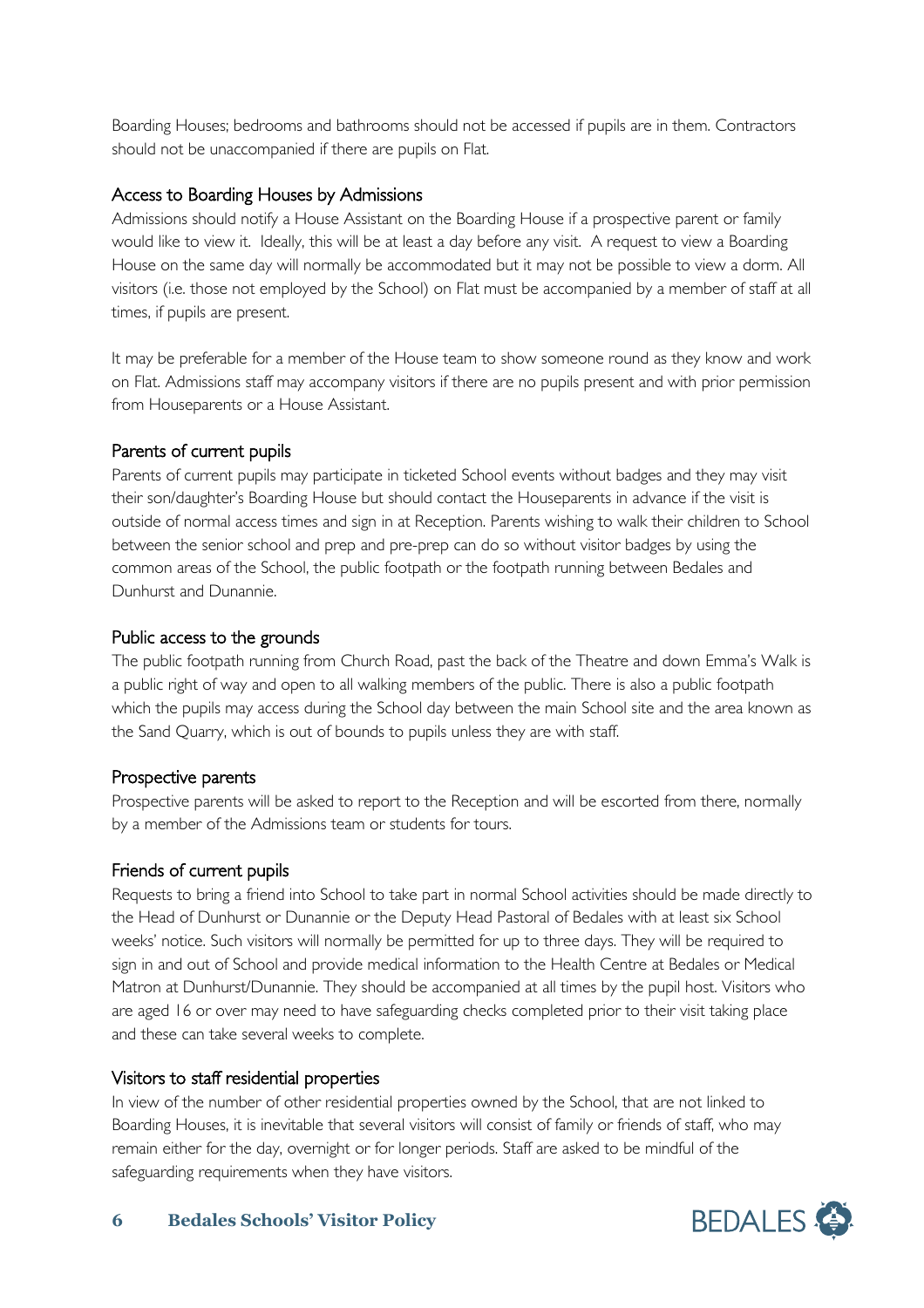It is also possible that individuals with a personal relationship with the employee may need to be accommodated by staff resident on Boarding Houses at short notice and it is not possible to complete a DBS check beforehand. Under these circumstances, a risk assessment must be completed and signed off by an appropriate member of the Senior Leadership Team before the person comes to stay. Please read separate Adults Staying in Accommodation Linked to Boarding Houses Policy for more details.

# **Contractors**

Prior to working at the School, all contractors are required to complete the relevant contractor paperwork and be confirmed as being suitable to work at the School by being placed on the 'Authorised Contractor Register', which is held by the relevant Department. Part of this process ensures that all contractors ensure that their workers have been safer recruitment checked.

The contract worker will be required to report to the Facilities or School Reception and to sign 'in and out' and also be required to provide I.D. to confirm that they are who they say they are, before being allowed to work on site. Signing in is required at the beginning of each and every shift regardless of the duration of time and contractors must be issued with an identification badge which must be visibly worn at all times.

# Visiting workers

These are ad hoc and sporadic workers, speakers, supply teachers, etc. who come to Bedales Schools to offer their services perhaps on a one-off basis, annually or very occasionally throughout the year. Paid visiting workers must be authorised in advance by the relevant Head of Department after consultation with the HR team regarding the safeguarding and health and safety requirements. All visiting workers will be asked to show photo I.D. to verify their identity, they will be required to sign in at Reception and will need to be accompanied for the duration of their visit. They should not be allowed to wander alone.

# School Events and Sporting Fixtures

Parents of current pupils or visitors who have been invited to visit the School to attend an event or sporting fixture are restricted to the areas of the School where the event is taking place; these areas will normally be the Theatre, sports fields, SLT, Quad etc.

Those companies (or individuals) setting up the event in the Theatre will sign in with Bedales staff at that location, who will remain with them if they need to access other facilities, such as the dining hall for meals. This allows us to have the same rules whether or not Reception is open and remain clear and consistent with outside companies.

Those companies (or individuals) delivering performances or lectures at the School will be guided by the School's expectations around the material's content. This is reflected in the School's 'Visiting Speakers – Code of Conduct', which is available separately on the School website and intranet. [https://www.bedales.org.uk/sites/default/files/documents/2020-](https://www.bedales.org.uk/sites/default/files/documents/2020-06/Visiting%20speaker%20-%20Code%20of%20Conduct.pdf) [06/Visiting%20speaker%20-%20Code%20of%20Conduct.pdf](https://www.bedales.org.uk/sites/default/files/documents/2020-06/Visiting%20speaker%20-%20Code%20of%20Conduct.pdf)

Parents and visitors should only use the designated adult toilet facilities and must not access pupil toilet or changing facilities. If they are in any doubt they should consult a member of staff.

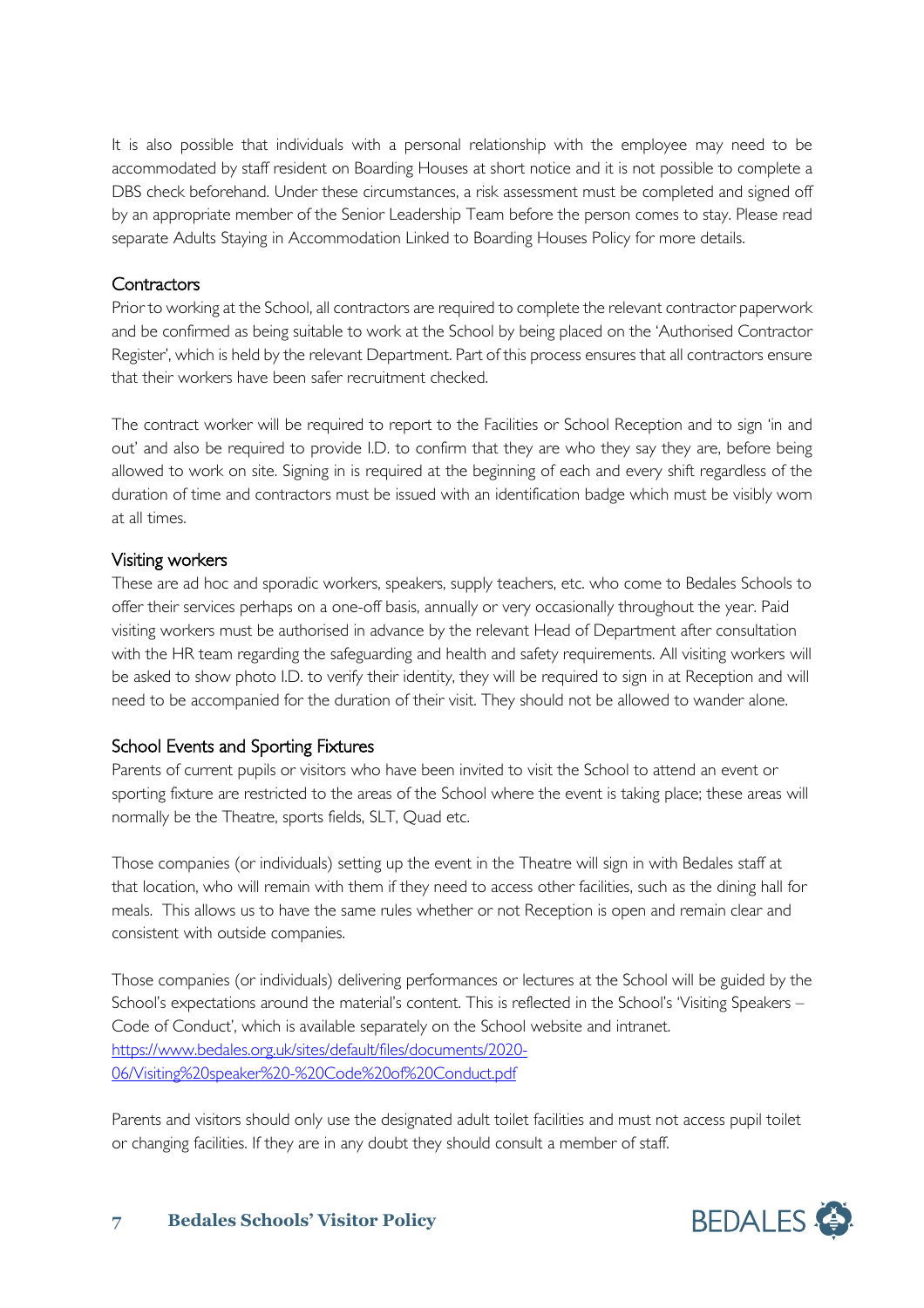If parents or visitors wish to access other areas of the School they must first report to the School Reception where they will be required to sign in, wear a visitor badge, be accompanied at all times and follow the standard visitor procedure.

Advice should be given that those attending events should proceed directly to the venue where the event is being held. At no point should they seek to enter Boarding Houses or academic buildings unless supervised by a member of staff. Where tickets are issued in advance the tickets should advise that visitors should proceed directly to the venue on arrival and not wander the site.

# Families of employees residing in School accommodation

Families residing in School accommodation with employees of the School are an important part of the School community and as such are welcomed in visiting and making use of the common areas of the School site and of the facilities available to them at the designated times e.g. swimming pool.

Families should be mindful that during term-time, when pupils are present, the same access restrictions apply to residing families as to other visitors regarding access to restricted areas of the School site including academic areas and Boarding Houses. If staff residing in School accommodation attached to Boarding Houses wish to have visitors who would be unattended in their accommodation (for example, grandparents helping to look after children), they must contact the HR department to arrange appropriate safeguarding checks.

# Visits by other Students

All requirements for adult visitors also apply to visiting students with additional considerations to be applied at the discretion of the Head of each school. No student who is under suspension, expulsion or other form of discipline from any other school shall be permitted to visit the School without specific permission from the Head of the School.

# Visitors to the gym and swimming pool

Members of the School gym and swimming pool have access only to those sports facilities identified by the School as available to them, and at the times designated by the Director of Sport or staff member In Charge of Lets; these are, as much as possible, when the pupils are not in the building. Visitors must sign the attendance record on arrival and departure.

#### Staff receiving visitors

If you are expecting a visitor, please inform Reception in advance. When collecting a visitor, please check that the visitor has been issued with a visitor badge. When escorting a visitor off the premises, please ensure that his/her visitor badge is handed in to Reception.

#### Assessing the risk to children

If the visitor is here to work independently (e.g. setting up software, repairing machinery) the risk presented to children should be assessed and action taken to mitigate that risk. Steps to be taken might include:

- $supervision constant$  or at intervals
- leaving doors open where staff are nearby
- removing pupils from that area

#### **8 Bedales Schools' Visitor Policy**

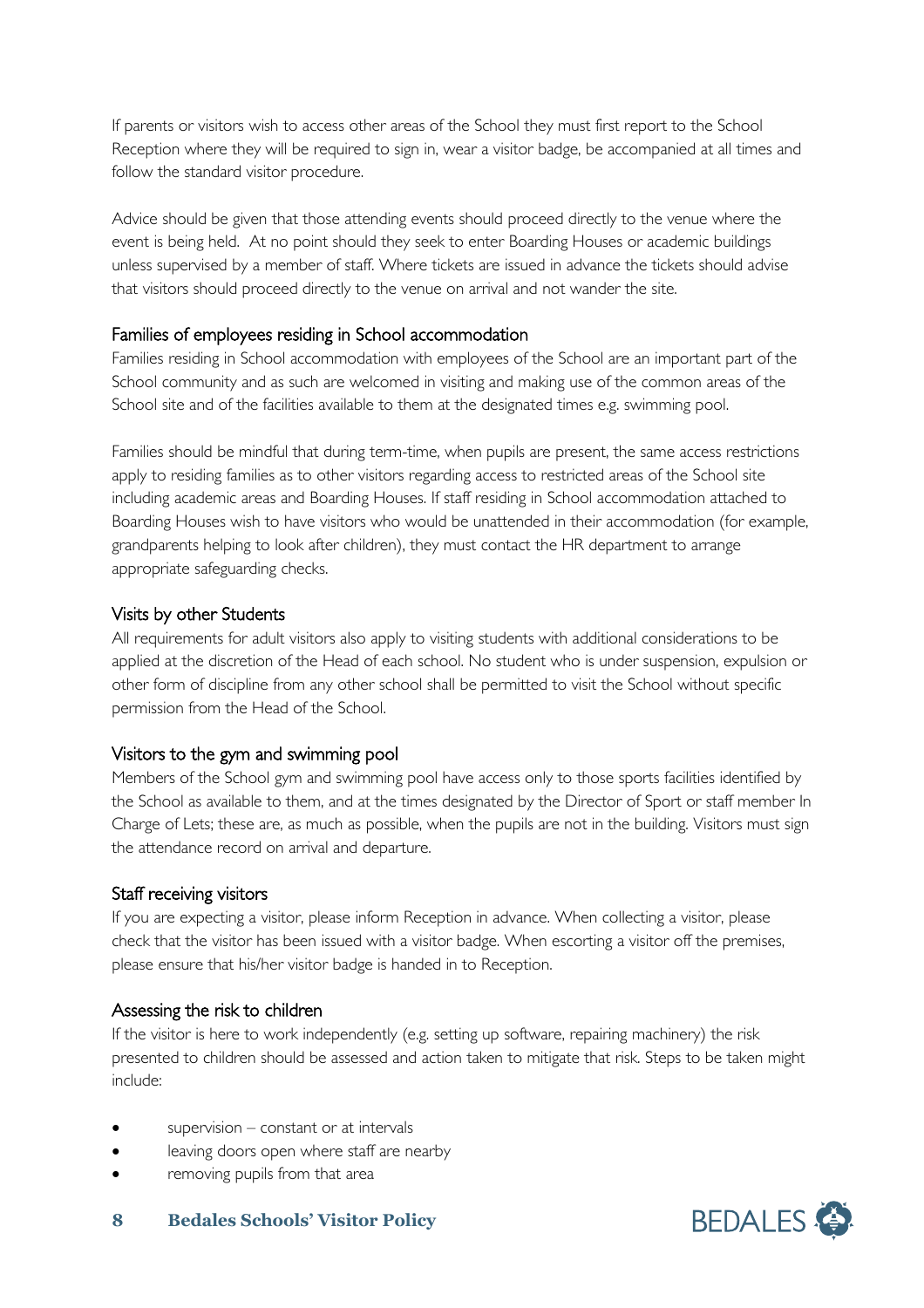advising pupils of an adult's presence

# Vehicles and parking

Parking of any vehicles is strictly restricted to School car parks unless permission is granted to park in other areas around the School which will be authorised by the Facilities Department or staff employing the services of any contractor.

There is a strict speed limit around the School campus of 10mph.

# Disclosure and Barring Service (DBS) Checks

All full and part time staff and volunteer workers on site are subject to tight pre-employment checks that include an enhanced check for regulated activity by the Disclosure and Barring Service (DBS). These checks also apply to all those over 16 years of age and not employed by or a student at the School, who are resident in Boarding Houses on the site.

Contractor, third party providers and other regular business visitors to the School also undergo safeguarding checks, including where appropriate an enhanced DBS and Barred List check, appropriate to their status. Although not a guarantee, evidence of clear safeguarding checks helps to reduce the risks to the safety and welfare of pupils.

# Exceptional circumstances

Ultimately, the Head of each school is responsible for the care of pupils and, should they consider that an increased level of risk exists for any reason, and at any time, an increased level of visitor checking and/or supervision may be introduced without notice. Under exceptional circumstances, this could extend to a temporary total ban on all visitors to the site.

Similarly, there are some circumstances under which the guidelines set out in this policy may be relaxed temporarily. Large numbers of visitors are often present on the site for formal events such as Badley Day and at the start and end of term when it is impractical to expect them all to sign in and be given passes. In this case, the principle of "loose supervision" applies as staff will always be present in the vicinity of the visitors.

# Breach of the Policy

Safeguarding the welfare and safety of pupils is a key priority for all those who live or work at Bedales Schools. Breaches of this policy will be investigated thoroughly and could result in disciplinary action (for employees), exclusion (for contractors, volunteers etc.), a request that alternative accommodation is found off-site (for residents etc.) or the banning of a member of the public from the site. These restrictions will only be imposed by either the Head of Bedales Schools or Bursar.

\_\_\_\_\_\_\_\_\_\_\_\_\_\_\_\_\_\_\_\_\_\_\_\_\_\_\_\_\_\_\_\_\_\_\_\_\_\_\_\_\_\_\_\_\_\_\_\_\_\_\_\_\_\_\_\_\_\_\_\_\_\_\_\_\_\_\_\_\_\_\_\_\_\_\_

#### NB: All School Policies are available to staff and can be found here:

[T:\ThreeSchools\Policies\\_Handbooks\\_Key\\_Documentation\Staff\\_viewable\Three Schools](file://vm-009-fs/root$/ThreeSchools/Policies_Handbooks_Key_Documentation/Staff_viewable/Three%20Schools)

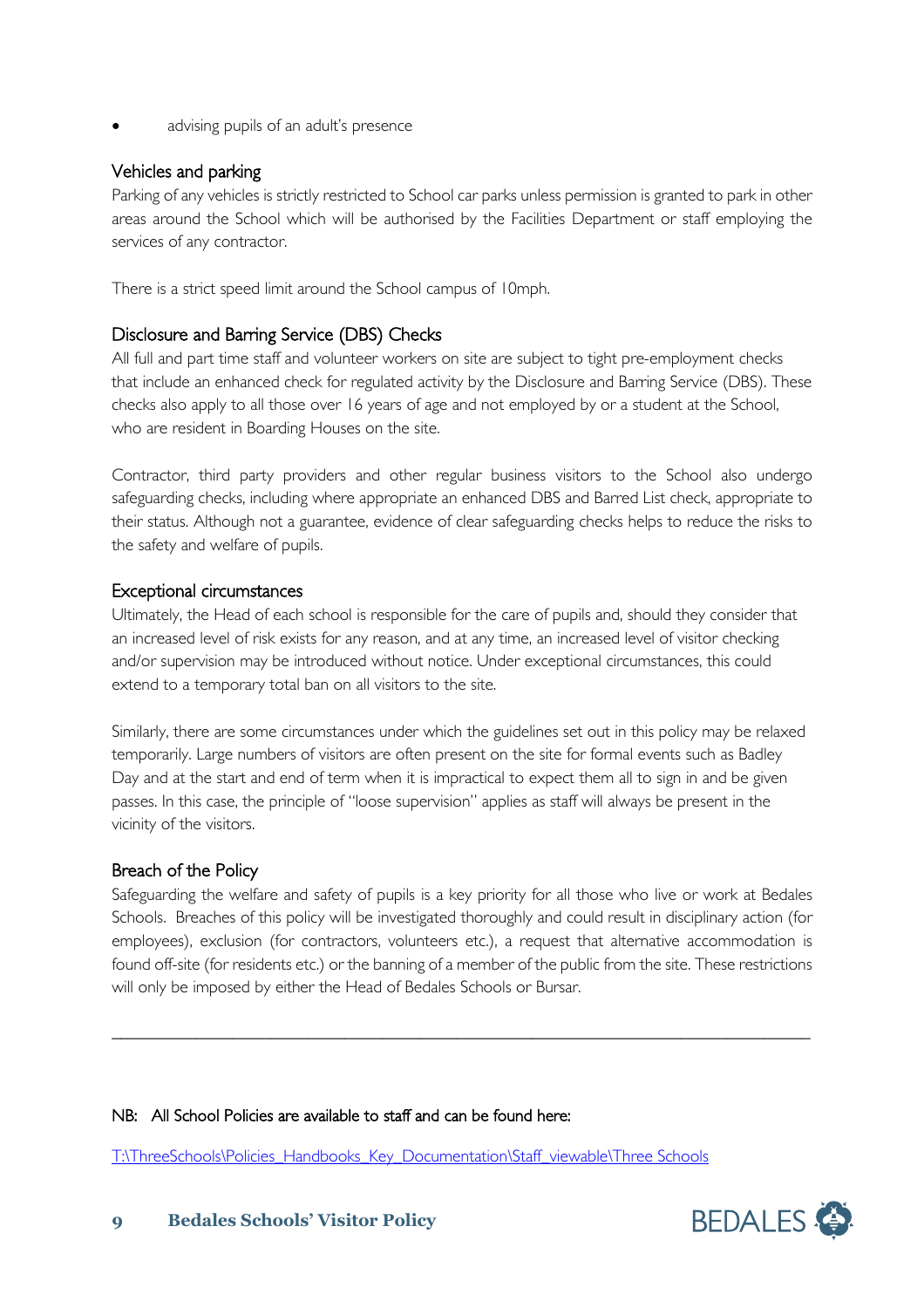# For the attention of Visitors and Contractors

Bedales School has certain Health and Safety responsibilities to Visitors and Contractors, one of which is the provision of information regarding the rules which are in place for your safety and welfare while you are on the School premises.

To help us ensure your safety, we require you to read and comply with the information on the reverse of your Visitor or Contract identity passes.

In addition, as you may not be familiar with Bedales, we ask you to comply with a few simple rules in order to ensure both your own safety and the safety of others.

# **Safeguarding**

A safe and caring school environment is provided and all visitors are requested to co-operate in maintaining this duty of care. You must be accompanied by staff at all times, unless you are on an organised student tour. You should not make physical contact with a pupil unless the member of staff confirms there is express consent for you to do so. If a pupil wishes to maintain contact with you after your visit, please inform the member of staff and they will advise parents of this. If you are concerned about the welfare of a pupil, contact the Designated Safeguarding Lead or Head before you depart. Please ask staff for contact details.

# General Safety on the Site

It is a condition of access to Bedales that you comply with all signs and instructions that are intended to safeguard you while you are on the site. You are required to carry out the purpose of your visit to Bedales in a safe manner with due regard to your own health and safety and that of others who may be affected by your activities. While on the site, if you come into contact with any issues that you consider to be unsafe, please report the matter immediately to your host and to the Facilities Department.

# Fire Safety on the Site

If you suspect that there is a fire or discover a fire, please use the nearest fire alarm call point to activate the fire alarm system. Only use the fire extinguisher equipment if you are trained and feel confident to do so and there is no apparent risk to yourself.

If you hear a continuous alarm please leave the building as quickly as possible following the nearest fire escape route marker signs. Please do not use lifts or go to collect belongings from other parts of the building or from other buildings.

Please make your way to the designated assembly point. This is shown on the blue Fire Action Notice located next to all fire exits. If you are unsure of the location of this assembly point, please ask now.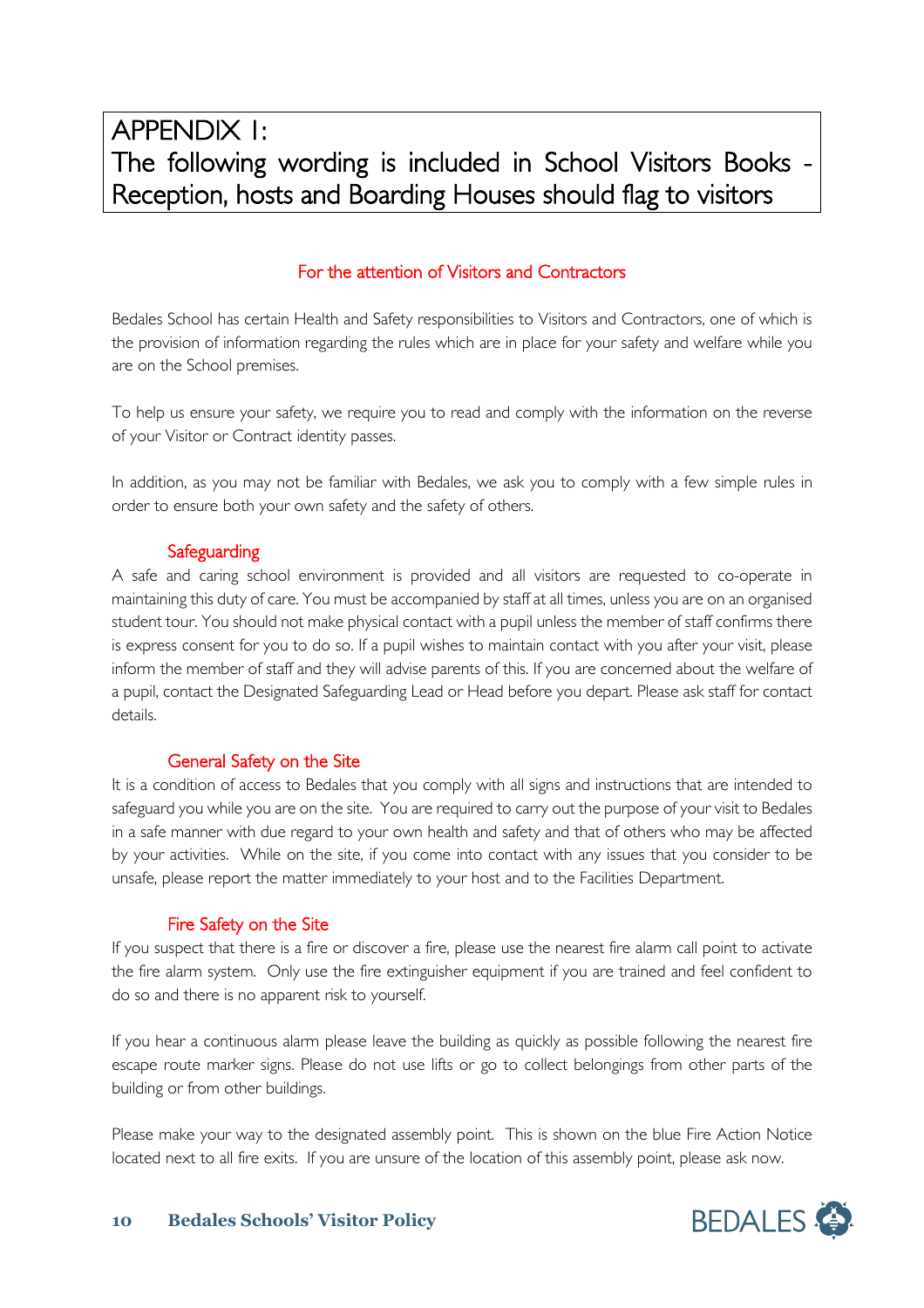Do not return to a building until you have been advised that you may do so.

#### **Smoking**

The School operates a No Smoking Policy within its buildings in accordance with smoke-free legislation. There is one designated outdoor smoking area for adult visitors. The use of e-cigarettes or vaping devices is considered in the same way and is also not permitted anywhere on site apart from the designated smoking area.

# If you require First-Aid

The School has a Health Centre within the grounds which is fully staffed throughout term-time. Outside of term-time there are a large number of First Aid trained staff available. Should you require first aid/ medical assistance please contact Reception staff or inform your host.

# Equality and Respect

We embrace the Equality Act 2010 and respect the rights of all, and particularly including those with protected characteristics which relate to age, disability, gender reassignment, marriage and civil partnership, pregnancy and maternity, race, religion or belief, sex, and sexual orientation. If you have any special needs please do not hesitate to advise your host upon arrival.

# Traffic on Site

The campus roads are used by cars, pedestrians, bicycles and lorries. Please maintain a high level of awareness when crossing roads. The speed limit around the School campus is 10mph. Please park in designated car parks. There is marked disabled parking around the site.

#### Taking of Images

The taking of images is not permitted on any part of the School site without permission of your host. The School adheres to strict photo-consent policies and images of pupils must not be taken without prior arrangement with the External Relations department.

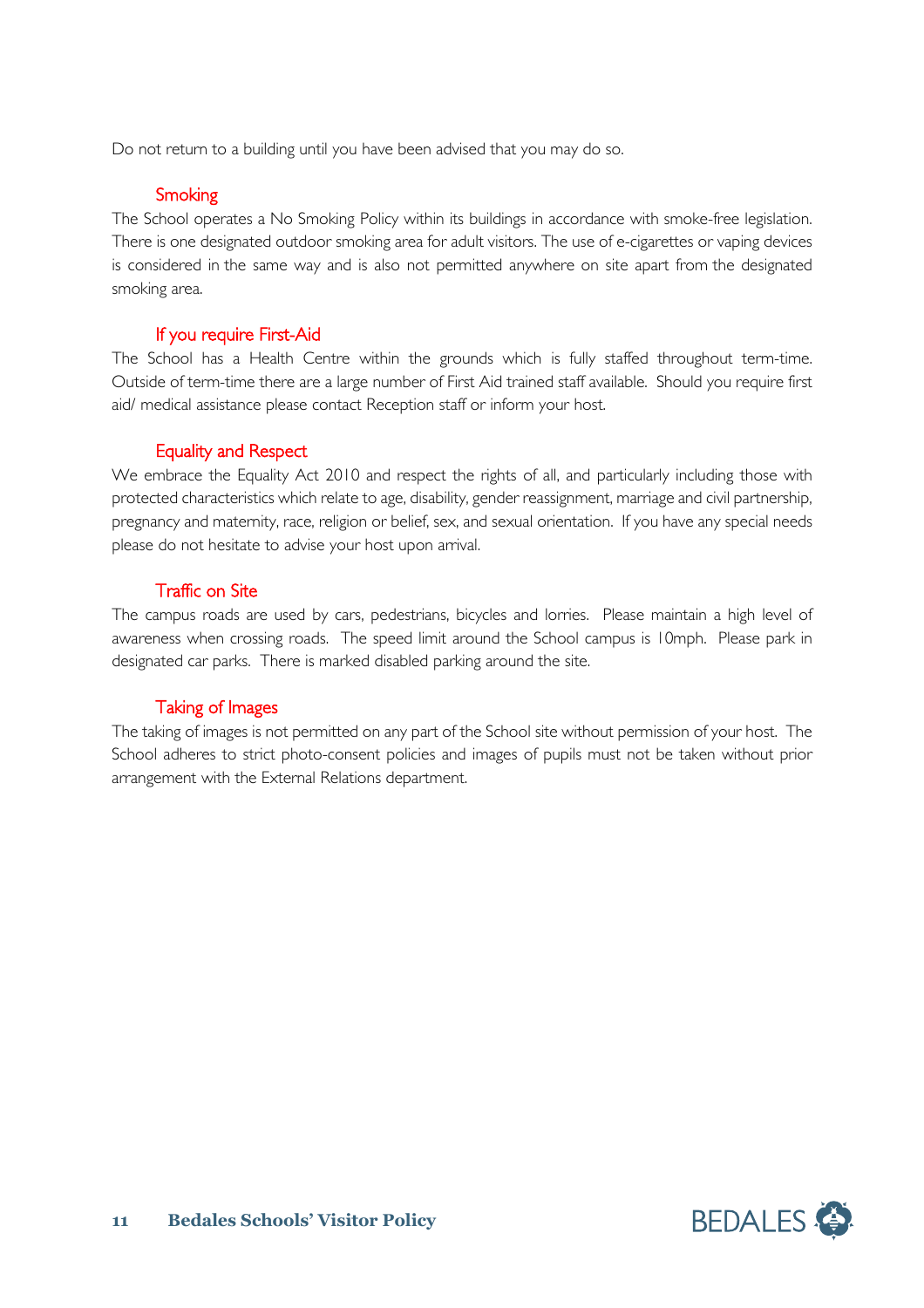# APPENDIX 2: Wording on back of Visitor badges (everyone to wear 16 and over)

Visitor Badge at Bedales School and Bedales Prep, Dunhurst:

# PLEASE READ CAREFULLY

- 1. THE SAFEGUARDING of our students is paramount. You should only be with students, as agreed by staff.
- 2. **TAKING OF IMAGES** is not permitted on any part of the School site without permission of your host.
- 3. ALL VISITORS are subject to company Health and Safety regulations.
- 4. FIRE/EMERGENCY. In the event of the fire alarm sounding, please remain in the company of your host and, only when safe to do so, leave the building by the nearest exit.
- 5. SMOKING. This is a NO SMOKING site please abide by this rule.
- 6. CAR PARKING. All vehicles are parked at the owner's risk and should NOT be parked so as to cause obstruction.
- 7. PLEASE RETURN THIS BADGE TO RECEPTION and book out before leaving the site.

#### Visitor Badge at Bedales Pre-Prep, Dunannie:

#### **Welcome to Dunannie**

Whilst on site please observe the following:

- 1. HEALTH AND SAFETY AT SCHOOL: A safe and caring school environment is provided and all visitors are requested to co-operate in maintaining this duty of care.
- 2. EMERGENCY PROCEDURE: In emergencies an alarm is operated. Immediately proceed to the assembly point in the orchard. You will be advised when re-entry is permissible.
- FIRST AID: In the event of injury or illness please contact reception  $3$ where first aid will be arranged.
- 4. PARKING: Vehicles must be parked in the designated car park. Unauthorised parking can endanger staff and pupils of the school.
- 5. ENTRY INTO CLASSROOMS, ETC: You must not enter any area of the school unless accompanied by your contact.
- CAMERAS: Cameras and those on mobile phones are not allowed 6. without approval.



Smoking is not permitted anywhere on school premises.